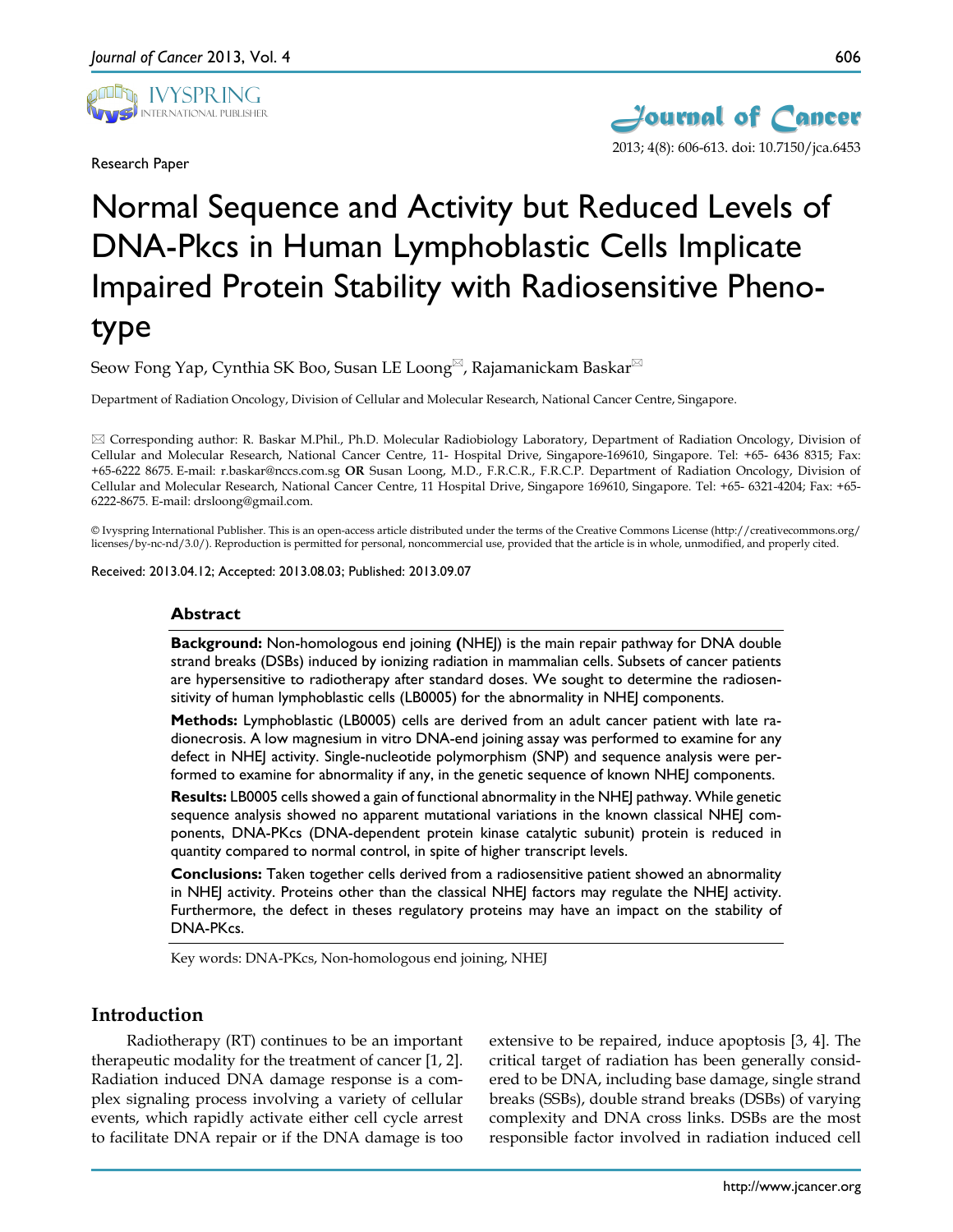death. However, the response mechanisms to maintain the genomic integrity by DNA repair depend on the extent of genotoxic damage and the cell type. Cells that are subjected to double strand breaks (DSBs) in their DNA activate cell cycle checkpoints and alter specific gene transcription patterns to allow the DNA repair machinery to correct the damage and preserve the integrity of the genome. Two major repair pathways, HR (homologous recombination) and NHEJ (non-homologous end joining) efficiently repair the most of DSBs [5]. Furthermore, in mammalian cells 80-90% of DSBs repair involves NHEJ [6, 7], a process that requires Ku proteins (Ku70 and K80), DNA-PKcs, Artemis, XRCC4, DNA ligase IV and XLF as hitherto identified core components [5]. Ku proteins are the first one to recognize and bind at the DSB's free DNA ends [8]. The hetero-dimeric Ku70/Ku80 protein, once bound to DNA ends (Ku: DNA), improves the affinity of the relevant nuclease (Artemis), polymerase μ and λ, and ligase (XRCC4, DNA ligase IV) for each DNA end on each strand [9, 10].

Disruption of the DNA damage response pathways in human cells leads to genomic instability and an increased risk of cancer progression [11, 12]. During the past few years, many researchers have studied how these damage signals coordinately execute cellular responses to DNA damage, but much less are known about the mechanisms that initiate early events of DNA damage then spread the damage signals throughout the cell. We have established five lymphoblastoid cell lines (LB0001-LB0005) derived from adult individuals who presented with cancer at <50 years of age and subsequently developed late radionecrosis after standard radiotherapy [13]. Two of these cell lines, LB0004 and LB0005 demonstrated increased in vitro radiation sensitivity [13]. More recently we have shown that cell extracts isolated from the LB0004 and LB0005 displayed defects in the in vitro end joining of noncohesive termini compared with normal cell extracts [14]. This defect was seen in the absence of deoxyribonucleoside triphosphates (dNTPs, substrates for the replication of DNA) and further sensitive to inhibition by wortmannin, an inhibitor of phosphoinositide 3-kinases related enzymes such as DNA-PK (DNA-dependent protein kinase). Sequencing of the joined products revealed that the process was error prone with a greater frequency of deletions compared with that observed in normal controls [14]. In the present study, we have observed that the lymphoblastic (LB0005) cells derived from an adult cancer patient with late radionecrosis after standard radiotherapy has a gain of functional abnormality in the NHEJ pathway.

# **Materials and Methods**

#### **Cell lines and culture**

SNC3, control lymphoblastic cells with normal in vitro radiation sensitivity and DNA-DSB repair kinetics was derived by Epstein-Barr virus immortalization from a healthy volunteer [14]. As a negative control, we used M059J, a radiosensitive human glioma cells with no DNA-PKcs expression [15] and reduced NHEJ in vitro [16]. Cells were cultured in DMEM medium supplemented with 10% foetal bovine serum and and 1% of penicillin and streptomycin (GIBCO BRL, Carlsbad, CA, USA). LB0005 cells were derived from a cancer patient who developed late radionecrosis [13]. SNC3 and LB0005 cells were grown in suspension in medium consisting of RPMI 1640 with 10-20% foetal bovine serum, 2mM L-glutamine, and 1% of penicillin and streptomycin, 0.2mM Sodium pyruvate (GIBCO BRL, Carlsbad, CA, USA), 0.1mM Oxalo acetic acid and 6.25mM MOPS (Sigma, St Louis, MO, USA). The cultures were maintained at 37 $\cdot$ C in a humidified 5% CO<sub>2</sub> atmosphere.

# **Cell extracts preparation, Western blot analysis and Immunoprecipitation/ immunodepletion**

Whole cell extract was prepared as described previously [14]. Briefly, cells were suspended in 2 volumes of hypotonic lysis buffer (10mM Tris.Cl, pH8.0, 1mM EDTA, 1mM DTT) and lysed by homogenization. After 20 min on ice, 0.5 volume of high salt buffer (50 mM Tris-HCl, pH 7.5, 1 M KCl, 2 mM EDTA, and 1 mM DTT) was added. Proteins were recovered by centrifugation at 42,000 rpm for 10 min. The supernatant was dialyzed against a glycerol-containing buffer (20 mM Tris-HCl, pH 8.0, 0.1 M KoAc, 20 % v/v glycerol, 0.5 mM EDTA, 1 mM DTT) for 2 h, then the cell extract was snap frozen and stored in aliquots at -80• C. For immunoprecipitation or immunodepletion analysis, whole cell extract (500 µg) was incubated with 2 µg of DNA-PKcs antibody or isotype control IgG2a (Dako, Glostrup, Denmark) in 20 mM HEPES-KOH (pH7.5), 0.5 mM MgCl<sub>2</sub>, 80 mM KCl, 1 mM DTT and 10% glycerol at 4•C for 2 h (depletion) or overnight (immunoprecipitation). The DNA-PKcs complex was subsequently removed using protein-A in agarose (Sigma, St Louis, MO, USA) and the remaining supernatant was used for NHEJ assay. Proteins removed were released from the protein-A agarose by adding SDS-sample buffer, boiled for 5 min and analyzed using SDS-PAGE. Antibodies against DNA-PKcs, Ku70, Ku80 (NeoMarkers, Fremont, CA, USA), XRCC4 (Acris Antibodies, Inc. San Diego, CA, USA), Ligase IV (AbD Serotec, Ox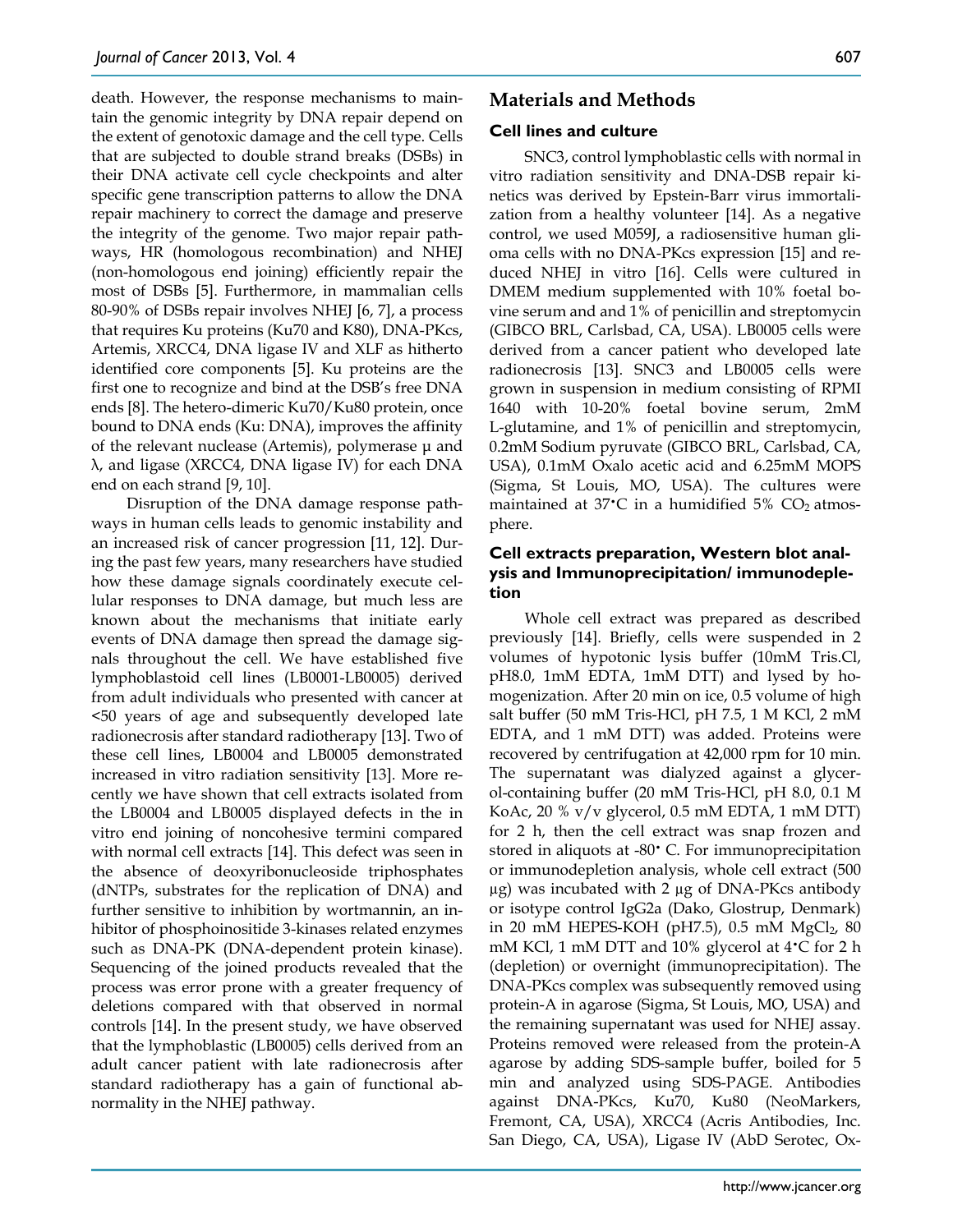ford, UK), XLF (Bethyl Laboratories, Inc. Montgomery, TX, USA), Artemis (Rockland Immunochemicals Inc. Gilbertsville, PA, USA), p53(DO-1) and phosphorylation at serine 15 of p53 (pS15-p53) (Santa Cruz Biotechnology, Santa Cruz, CA, USA), ATM and phosphorylation at serine 1981 (ATM-pS1981) (Cell Signaling Technology, Danvers, MA, USA) were analyzed by Western blot. For western blot, cell extract was separated by 8% SDS-PAGE, transferred to PVDF membrane and probed by ECL-Plus kit as recommended by the manufacturer (Amersham Biosciences, Piscataway, NJ, USA).

## **Non-homologous end joining assay**

The NHEJ was assessed as described earlier [14]. Briefly, 20  $\mu$ g of protein was mixed with 200 ng of pcDNA3 (EcoRV treated) in NHEJ buffer (20 mM HEPES-KOH (pH 7.5), 0.5 mM  $MgCl<sub>2</sub>$ , 80 mM KCl, 1 mM ATP, 1 mM DTT). Reaction was carried out at 25<sup> $\cdot$ </sup>C at different time points (0.5, 1, 2 and 4 h) and the reaction was stopped by adding 0.5% SDS, 0.05 mM EDTA and subsequently treated with 10 µg of proteinase-K at 37•C for 1h. The digested DNA was electrophoresed on 1.0% agarose gel, stained with SYBER green (Invitrogen Corporation , Carlsbad, CA, USA) and visualized using Syngene Gene snap UK gel doc system.

## **In vivo kinase assay (non-radioactive method)**

Exponentially growing cells were exposed to (0Gy or 10Gy) of  $\gamma$ -rays using <sup>137</sup>Cs source at a dose rate of 0.85 Gy/min (Gamma cell 40 Exactor, MDS Nordion, Ontario, Canada). The cells were then allowed to recover for 30 min at 37•C, harvested and washed with ice cold PBS. Cytoplasmic and nuclear cell fractions were isolated using NE-PER reagent as recommended by the manufacturer (Pierce Biotechnology, Rockford, IL, USA). The cytoplasmic and nuclear fractions were analyzed by Western blot using DNA-PKcs pS2056 (Abcam, Cambridge, MA, USA) antibody as described above.

## **SURVEYOR analysis**

Sequence analysis of the known classical NHEJ genes was monitored using SURVEYOR detection kit (Transgenomic, Inc. New Haven, CT, USA) (Figure 3). Briefly, primers were designed to RT-PCR overlapping DNA fragments spanning whole coding sequence of the gene of interest. SNC3 mRNA was used as normal control. Primer used were as follows, DNA-PKcs: (nucleotide position -23) 5'-gcgcgggagcgg gac, (700) 5'-ttccatggacttagtgaagt, (600) 5' tctgggtgaacttaagacc, (2500) 5'-aggttctttgtcttcttcag, (2388) 5'-ggatggatacctgaagact, (4300) 5'-gtcagggccatac aagttga, (3003) 5'-tgaaagtcaggatactgttg, (4900)

5'-ttcgagaggggaatctttg, (4200) 5'-tgaaagctctaaagatgtcc, (6100) 5'-ttgactcatttcctcactca, (5400) 5'-cgtgtatgaaatgtt cagga, (6700) 5'-cgacaagggtctttataattt, (6580) 5'-tctttcatggacaggcttg, (8500) 5'-acgattgaagtcttgaagca, (7800) 5'-ccgatgtttgtggagacc, (9121)5'-gcggatcatgtaagg taga, (8400) 5'-ggacccaataattgcaaaac, (9718) 5'-gcactgtctatcatcttcat, (9000) 5'-actgttacaaccaccttgc, (10878) 5'-taaacttccttctaaaggcc, (10770) 5'-tgatgtaagag ctgaactag, (12410) 5'-gctttctatctgcagactc, Ku70: (-3) 5'-aacatgtcagggtgggagtc, (1189) 5'-aatgctgcaacctccttct cc, Ku80: (-25) 5'-accaaagcgcctgaggacc, (1494) 5'-aagctctgtgcagcagacac, (821) 5'-gacttggacagttgtggat gc, (2248) 5'-ccagcatcacagcgatggc, Artemis: (-32) 5'-tccaactatctccatagaccg, (1178) 5'-caaagagatagtcatcttcc tcc, (990) 5'-tacctctgtcctgtgaacgc, (2128) 5'-gactgtcatctctgtgcagg, (490) 5'-tggataatacgttctgtgatcc, (765) 5'-atgcatggatctgagtgttgc, Ligase IV: (-27) 5'-taaacgagaagattcatcaccg, (1525) 5'-agttctttcatggtgcag cc, (1135) 5'-catgagactctgagaaagagg, (2779) 5'-tgagtctgccagatcagagg, (1499) 5'-tcatactctctctcgtgttg g,  $(1872)$  5'-ttgtggttcatcatcaccacc,  $XRCC4$ :  $(-33)$ 5'-accggaagtagagtcacgg, (757) 5'-ttacttacagcagctgaag cc, (18) 5'-gaatccaccttgtttctgaacc, (1098) 5'-gctgctgacttgaaattctcc, (215) 5'-agcattgttgtcaggagca gg, (492) 5'-atgtgtgagtgctaaggaagc, (999) 5'-ctcatcaaagaggtcttctgg, XLF: (-32) 5'-gtgcggctaagaga gtggg, (700) 5'-gtttgaggtatgaggatctcc, (170) 5'-agccaag gagctgaacaagc, (930) 5'-ccatcctcagcagctgagg. Equal amounts of SNC3 and LB0005 RT-PCR products using the identical pair of primers were mixed (LB0005-LB0005, LB0005-SNC3, SNC3-SNC3), denatured and renatured. Subsequently, the mixed DNA was treated with SURVEYOR nuclease. Mismatch site of the heteroduplex DNA was cleaved in both DNA strand using SURVEYOR endonuclease. The treated heteroduplex DNA was analyzed using 1.0% agarose gel. Performing similar reaction using primers spanning smaller region at the mismatch site subsequently narrowed any regions with mismatch down. Subsequently, these regions in LB0005 were sequenced and sequence variations identified.

# **Results**

# **To establish LB0005 cells with NHEJ defect is gain or loss of function**

In order to examine the NHEJ activity in DNA-PKcs-depleted LB0005 cells, we used an in vitro assay in low magnesium (0.5 mM) conditions which has been shown to be dependent on DNA ligase IV, and would thus test the integrity of DNA-PK dependent pathway of NHEJ (D-NHEJ) [17]. LB0005 cell extracts joined EcoRV digested with blunt-end pcDNA3 DNA more efficiently than the normal control cells (SNC3) (Figure 1A). Negative control cell,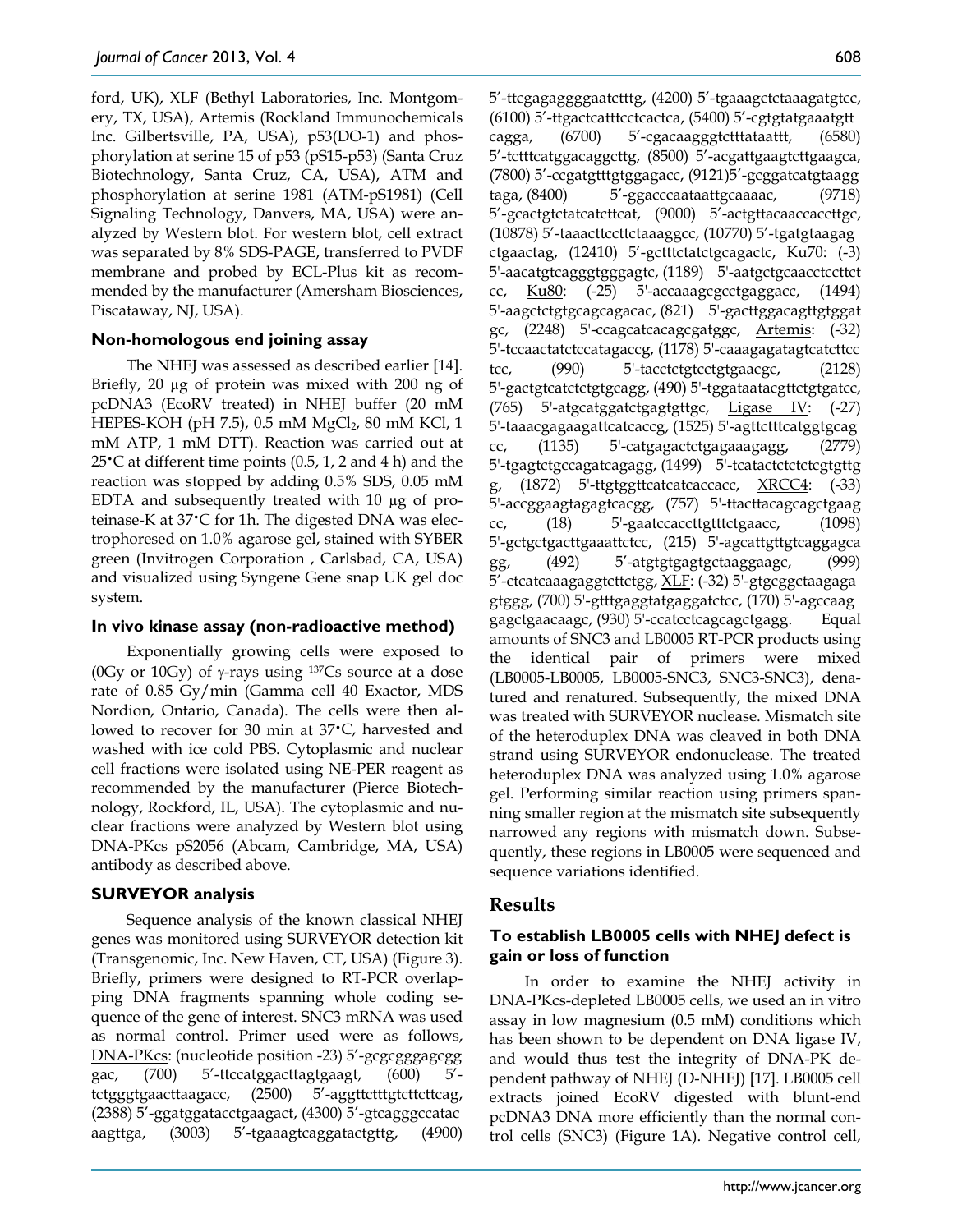M059J with no expression of DNA-PKcs showed an inefficient rate of end-joining.

To further investigate if the NHEJ defect in LB0005 cells is a gain or loss of function abnormality, we set up another NHEJ assay by mixing the cell extracts of SNC3 and LB0005 cells. Since LB0005 cell extract has a high rate of DNA-end joining activity in vitro, NHEJ components were first depleted from LB0005 cell extracts using DNA-PKcs-specific antibody before mixing with SNC3 cell extracts. We chose DNA-PKcs as bait because DNA-PKcs is the core component of the NHEJ repair machinery. The large molecular size of DNA-PKcs (460 kDa) suggested it may not only serve as a kinase but could act as a scaffold protein providing a platform for the DSBs to be repaired. Furthermore, Western blot analysis showed LB0005 cells have reduced DNA-PKcs protein expression as compared to normal control SNC3 (Figure 2A). The mixing NHEJ assay showed that although depletion of DNA-PKcs was not complete (Figure 1B), a reduction in NHEJ activity was observed in the DNA-PKcs depleted LB0005 cell extract (Figure 1C and D). However, a control IgG2a treated LB0005 cell extract showed a higher NHEJ activity as compared to SNC3 cells, similar to untreated LB0005 cell extract. Furthermore, mixing the DNA-PKcs depleted LB0005 with SNC3 cell extracts in 1:1 showed

an increased end-joining rate compared to the SNC3 cell extracts alone.

#### **Kinase activity of DNA-PKcs in vivo**

Western blot analysis showed that LB0005 has reduced amount of DNA-PKcs protein expression as compared to SNC3 control. However, no genetic sequence variation was detected in PKcs between LB0005 when compared to SNC3. Thus, we next examined if the level of DNA-PKcs protein is correlated with its kinase activities by performing an in vivo non-radioactive kinase assay in LB00005 cells. Cells

were first exposed to 0Gy or 10Gy of  $\gamma$ -radiation and allowed to recover for 1h at 37°C. Subsequently, cytoplasmic and nuclear cell extracts were isolated and analyzed using pS2056 and DNA-PKcs antibodies. S2056 has been chosen for the study because it has been shown as a site phosphorylated by DNA-PKcs, since lysate containing kinase dead DNA-PKcs does not phosphorylate S2056 even though its ATM was normal [19, 20]. The DNA-PKcs expressions in the LB0005 cells are reproducibly less than that of SNC3 (Figure 2C). However, after normalizing to that of total DNA-PKcs protein, the in vivo kinase activity of LB0005 cells did not show much difference than that of the control SNC3 cells.



**Fig 1. Immunodepletion of DNA-PKcs-complex reverses the fast DNA-joining activity of LB0005. (A)** Time course study of NHEJ activity of SNC3, M059J and LB0005. **(A)** DNA-end joining activity of DNA-PKcs-depleted LB0005 cell extract. **(B)** Western blot analysis of the DNA-PKcs-depleted LB0005 cell extracts: DNA-PKcs and Ku70, Ku80 were pulled down by DNA-PKcs antibody. (s): supernatant and (b): beads. **(C)** NHEJ activity of DNA-PKcs-depleted LB0005 cell extract. DNA-joining activity of DNA-PKcs-depleted in LB0005 was lower than the control IgG2a-treated LB0005 cells. Lane1: SNC3, lane 2: DNA-PKcs-depleted LB0005 cell extract, lane 3: IgG2a treated LB0005 cell extract, lane 4: SNC3 cell extract was mixed with DNA-PKcs-depleted LB0005 cell extracts. **(D)** Quantitation of results from three independent experiments showing DNA-end joining activity of the DNA-PKcs-depleted LB0005 cell extract.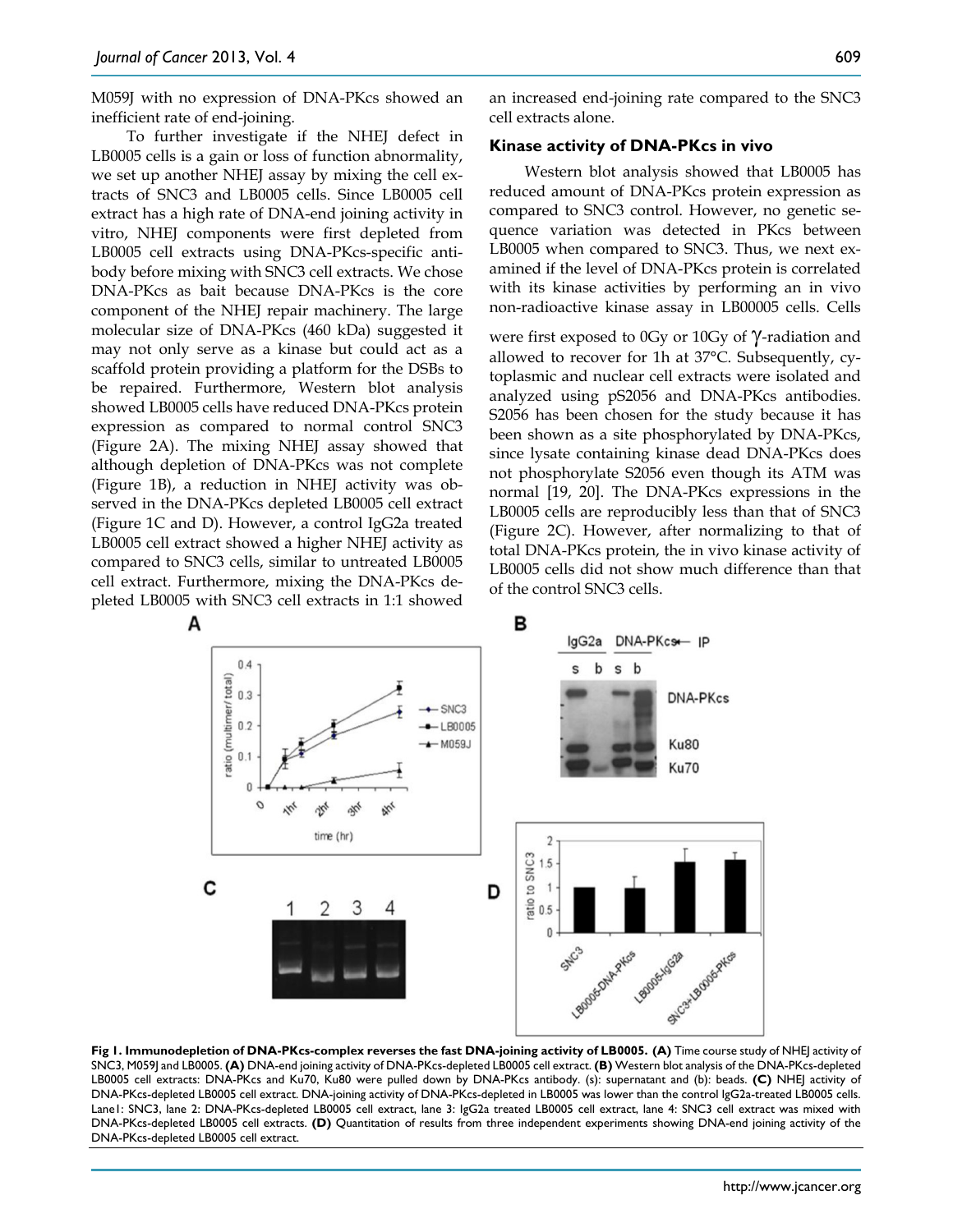610



**Fig 2. Expression of NHEJ core component in LB0005. (A)** Western blot analysis showed expression of the NHEJ core component in LB0005. **(B)** Real time PCR analysis of DNA-PKcs expression in LB0005 cells. Real time PCR was carried out using TaqMan gene expression system. Expression of DNA-PKcs transcript in each cell line was first normalized against their GAPDH expression. The relative expression of DNA-PKcs was then expressed as a ratio to that of control cells (SNC3). **(C)** DNA-PKcs is phosphorylated upon γ-irradiation (0Gy or 10Gy)**.** Phosphorylation of DNA-PKcs was detected using DNA-PKcs-pS2056 antibody by Western analysis. The blot is stripped and reprobed with DNA-PKcs antibody. (D) DNA damage response of LB0005 lymphoblastoid cells. Cytoplasmic (C) and nuclear (N) fractions.

## **Elucidating the genetic alteration in the known NHEJ components of LB0005 cells**

Since the in vitro NHEJ assay suggested that LB0005 has a defect in the rate of end-joining in the classical DNA-PKcs-dependent NHEJ pathway, we therefore examined the protein expression and genetic sequence of the NHEJ components in LB0005 cells. Western blot analysis showed LB0005 cells expressed similar amounts of Ku70, Ku80, Artemis, XRCC4, Ligase IV and XLF of the expected molecular weight compared to SNC3 (Figure 2A). However, DNA-PKcs protein expression in LB0005 is lower when compared to that of SNC3, in spite of the fact that the DNA-PKcs transcript was expressed at a higher level (Figure 2B). Furthermore higher expression of DNA damage marker of phosphorylated form

of p53 (p53-S15) was observed after 10Gy of γ-irradiation (Figure 2D).

Abnormality of NHEJ components in LB0005 cells was also determined further by SNP and sequence analysis. Surveyor analysis was used to detect single nucleotide differences between LB0005 and SNC 3 cells, followed by partial sequencing (Table 1). SNC3 has normal NHEJ activity and was thus used as a control for the SNP and sequence analysis. Any identical SNPs or sequences to those obtained from SNC3 was considered normal (WT) and were not further analysed. There was no significant difference in the derived amino acid sequences of DNA-PKcs, Ku70, Ku80, Artemis, Ligase IV and XLF. For XRCC4, LB0005 differs from SNC3 sequence at bases 893-898. LB0005 cells showed an additional 6 nucleotides in the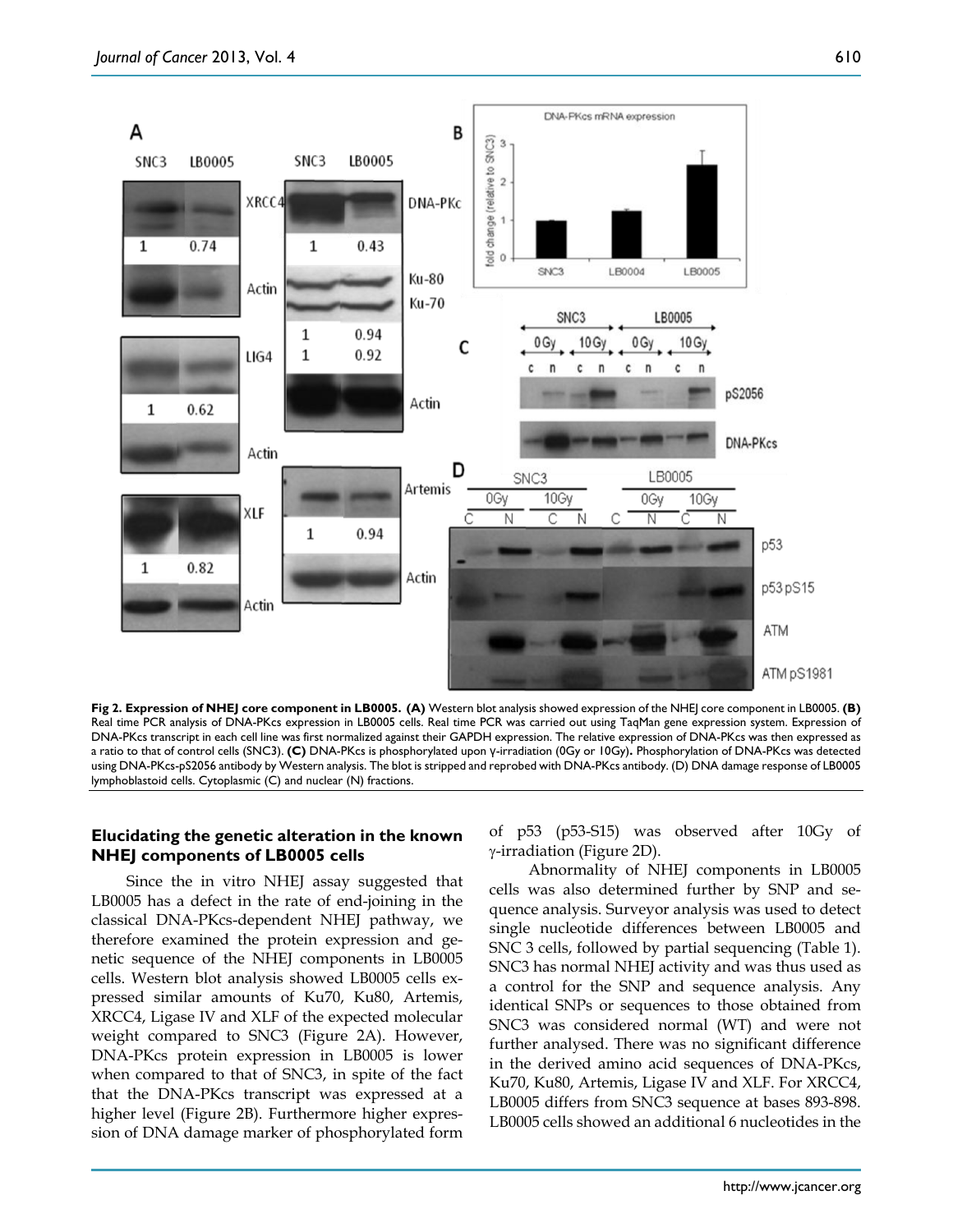corresponding region, which influenced a change in the derived sequence of amino acids 298 to 300. The corresponding SNC3 sequence encodes for Lys (K variant), whereas the LB0005 sequence encodes for Asn-Ser-Arg (NSR variant) (Figure 3). In order to find out whether the two variants (K and NSR variants) had any relationship to the radiosensitivity phenotype, the corresponding region of XRCC4 sequence in different radiosensitive cells (LB0004, SRH6, SRH11 and M059J) and non-radiosensitive cells (SNC4, SNC8, M059K) were analyzed. LB0004, SRH6, SRH11, CNC4, SNC8 are lymphoblastoid cells and M059J and M059K are glioma cells. Although only the NSR variant was detected in the glioma cells, whereas both NSR and K variants were detected in the lymphoblastoid cells, suggesting the expression of XRCC4 variant may not be the cell-type specific. Furthermore, our results show that both radiosensitive and non-radiosensitive cells harbor sequence corresponding to either K or NSR variant or both indicating no correlation between radiosensitivity and the expression of XRCC4-K or NSR variant (Figure 4). This has also been independently confirmed by Mizuta et al [18], demonstrating that the core domain of XRCC4 encompassing amino acids 18-204, is sufficient to function in V(D)J recombination. Thus, amino acids 298-300 should be dispensable for the NHEJ activity of XRCC4.

Table 1. Summary of NHEJ Genes of LB0005.

|                 | SNC <sub>3</sub> | LB0005             | Remarks                |
|-----------------|------------------|--------------------|------------------------|
| <b>DNA-PKcs</b> | <b>WT</b>        | <b>WT</b>          | By Surveyor analysis   |
| Ku70            | <b>WT</b>        | WT                 | By Surveyor analysis   |
| <b>Ku80</b>     | <b>WT</b>        | <b>WT</b>          | By Surveyor analysis   |
| Artemis         | WT               | L215L              | Verified by sequencing |
| XRCC4           | K variant        | <b>NSR</b> variant | Verified by sequencing |
| Ligase IV       | <b>WT</b>        | <b>D568D</b>       | Verified by sequencing |
| <b>XLF</b>      | <b>WT</b>        | WT                 | By Surveyor analysis   |

# SNP analysis using SURVEYOR enzyme



**Fig 3.** Cartoon depicting the method of Single Nucleotide Polymorphism (SNP) analysis using the SURVEYOR enzyme.

|                    |  |                  | XRCC4 variant      |
|--------------------|--|------------------|--------------------|
| Non-radiosensitive |  | SNC <sub>3</sub> | K variant          |
|                    |  | SNC4             | K variant          |
|                    |  | SNC <sub>8</sub> | K variant          |
|                    |  | M059K            | <b>NSR</b> variant |
|                    |  | LB0004           | K and NSR variant  |
| Radiosenstive      |  | LB0005           | <b>NSR</b> variant |
|                    |  | M059J            | <b>NSR</b> variant |
|                    |  | SRH <sub>6</sub> | K variant          |
|                    |  | SRH11            | K and NSR variant  |



# **Discussion**

Radiation therapy remains an important component of cancer treatment with approximately 50% of all cancer patients receiving radiation therapy during their course of illness; it contributes towards 40% of curative treatment for cancer [2]. The lethal target from ionizing radiation is the DNA-DSBs. For these NHEJ is the major repair pathway in mammalian cells. In our previous study, we have shown that in cell extracts derived from radiosensitive adult cancer patients showed an error-prone end-joining process [14]. In the present study, we have used an in vitro NHEJ assay in low magnesium conditions which has been shown to be dependent on DNA ligase IV and would thus test the integrity of DNA-PK de-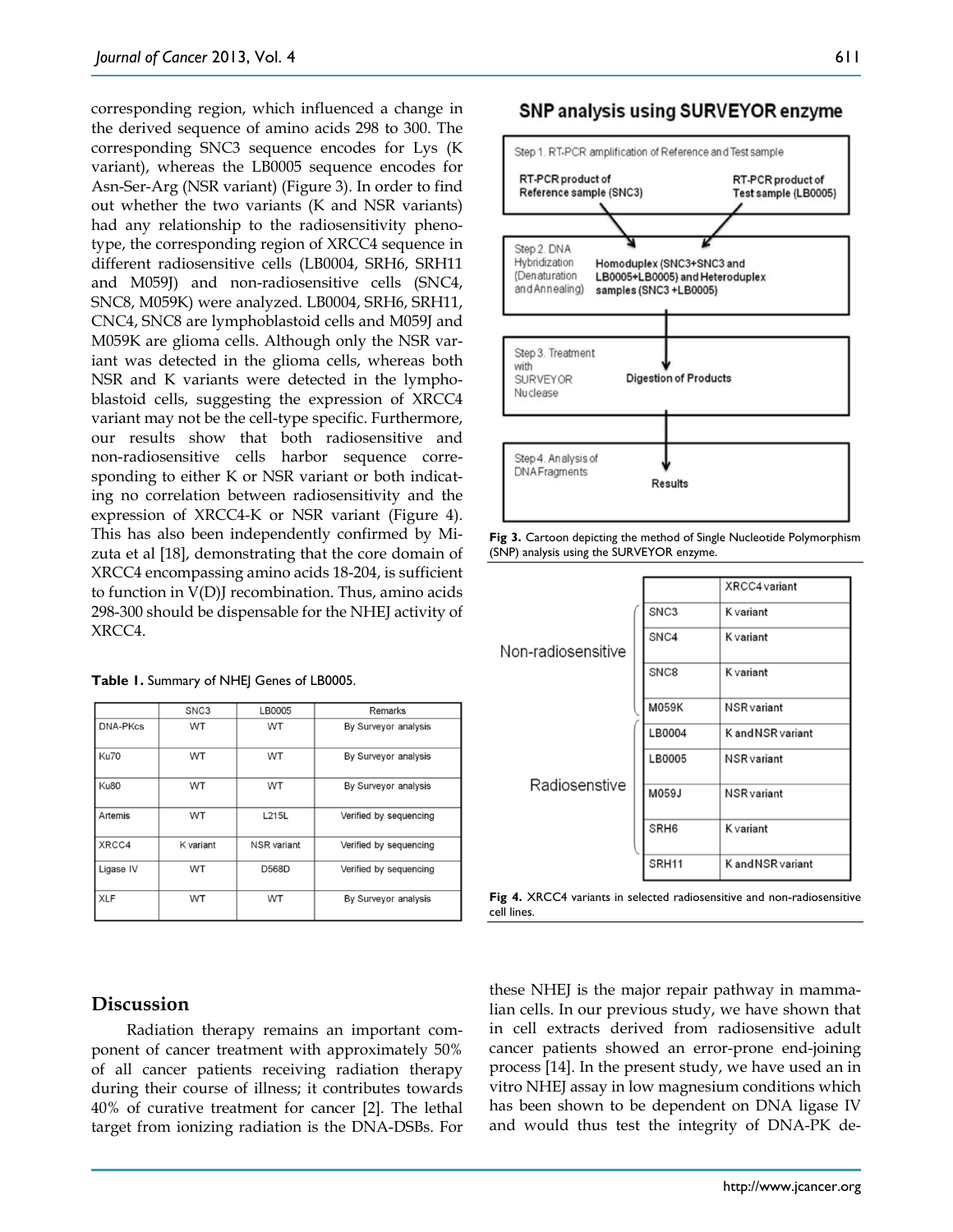pendent pathway of NHEJ [17]. We have shown that the cell extracts from radiosensitive LB0005 cells joined EcoRV digested blunt-ended pcDNA3-DNA more efficiently than the SNC3 (healthy volunteer control cells) and M059K, a DNA-PK proficient human glioma cells (data not shown) whereas, negative control cells M059J, deficient in DNA-PKcs, showed an inefficient rate of end-joining.

Results from NHEJ assay using DNA-PKcs-depleted LB0005 cell extracts suggested an abnormal function in DNA-PKcs complex or proteins that regulate the activity of DNA-PKcs complex. SNP analysis did not suggest any abnormality in the genetic sequence of LB0005, DNA-PKcs and other classical NHEJ components. Thus a mutation in a protein other than the NHEJ factors is involved in this process. The mixing of DNA-PKcs-depleted LB0005 and SNC3 cell extracts suggest a gain of function mutation in a regulatory protein for the DNA-PKcs complex. The mutation does not appear to impact on the kinase activity of LB0005-DNA-PKcs since in vivo kinase activity of DNA-PKcs is activated only after ionizing radiation treatment to similar extent of SNC3 (Figure 2C). The mutation does not interfere with the interaction of DNA-PKcs with Ku70, Ku80, XRCC4, Ligase IV and XLF, as suggested by immunoprecipitation using anti-DNA-Pkcs antibody (data not shown). However, Western blot analysis showed a less DNA-PKcs protein is expressed in LB0005 cells as compared to SNC3 cells. Intriguingly LB0005 cells expressed more DNA-PKcs mRNA than the SNC3 control cells. Therefore, our results suggest a defect that leads to instability of DNA-PKcs protein. Furthermore, the high mRNA and low protein expression of DNA-PKcs suggest that a proteosome-dependent degradation mechanism maybe involved. However, degradation of DNA-PKcs alone may not be the primary cause for NHEJ defects observed in LB0005 cells since a mere reduction in DNA-PKcs protein should cause an inefficient rate of DNA-end joining as suggested by the result from DNA-PKcs depleted extracts study. Therefore, it is likely this effect is secondary, that is, a mutation in a regulatory protein leads to abnormal function of DNA-PKcs and also to the degradation of DNA-PKcs. In support of this, it has been shown that overexpression of Bcr-Abl leads to degradation of DNA-PKcs in hematopoietic cells and CD34+ cells from patients with chronic myelogenous leukemia (CML) [21]. It was further shown that DNA-PKcs was down regulated by a proteasome-dependent degradation that requires the tyrosine kinase activity of Bcr-Abl [21].

#### **Conclusions**

In summary, lymphoblastic cells derived from a radiosensitive cancer patient showed a gain of function defect in DNA-end joining in vitro. From the present study, we postulate that the factors other than the classical NHEJ are important for the regulation of NHEJ activity in these lymphoblastic cells. Furthermore, the defect in this regulatory protein may have an impact on the stability of DNA-PKcs protein.

#### **Acknowledgements**

We thank Ms. Haslinda Kamis for technical assistance. This work was supported by grant from the National Medical Research Council (NMRC), Singapore (NMRC/1131/2007) to SL and RB is supported by the NMRC, Singapore (BNIG11nov004).

#### **Authors' contributions**

SFY, CB and RB participated in the design of experiments. SFY, CB and RB carried out the experiments. SFY, CB, RB and SL analyzed the data. RB and SL drafted the manuscript. All authors read and approved the final manuscript.

#### **Competing interests**

The authors declare that they have no competing interests.

#### **References**

- 1. Baskar R, Yap SP, Chua KL, Itahana K. The diverse and complex roles of radiation on cancer treatment: therapeutic target and genome maintenance. Am J Cancer Res. 2012, 2: 372-382.
- 2. Baskar R, Lee KA, Yeo R, Yeoh KW. Cancer and radiation therapy: current advances and future directions. Int J Med Sci. 2012, 9:193-139.
- Bartek J, Lukas J. DNA damage checkpoints: from initiation to recovery or adaptation. Curr Opin Cell Biol 2005, 19: 238-245.
- 4. Harper JW, Elledge SJ. The DNA damage response: ten years after. Mol Cell 2007, 28: 739-745.
- 5. Collis SJ, DeWeese TL, Jeggo PA, Parker AR. The life and death of DNA-PK. Oncogene 2005, 24: 949-961.
- 6. Riballo E, Kuhne M, Rief N et al. Pathway of double-strand break rejoining dependent upon ATM, Artemis, and proteins locating to gamma-H2AX foci. Mol. Cell 2004, 16: 715-724.
- 7. Kuhne M, Riballo E, Rief N et al. Double-strand break repair defect in ATM-deficient cells contributes to radiosensitivity. Cancer Res 2004, 64: 500-508.
- 8. Ramsden DA, Gellert M. Ku protein stimulates DNA end joining by mammalian DNA ligases: a direct role for Ku in repair of DNA double-strand breaks. EMBO J 1998, 17: 609-614.
- 9. Chen L, Trujillo K, Sung P, Tomkinson AE. Interactions of the DNA ligase IV-XRCC4 complex with DNA ends and the DNA-dependent protein kinase. J Biol Chem 2000, 275: 26196-26205.
- 10. NickMcElhinny SA, Snowden CM, McCarville J, Ramsden DA. Ku recruits the XRCC4-ligase IV complex to DNA ends. Mol Cell Biol 2000, 20: 2996-3003.
- 11. Hoeijmakers JHJ. DNA damage, aging, and cancer. N Eng J Med 2009, 361: 1475-1485.
- 12. Stratton MR, Campbell PJ, Futreal PA. The cancer genome. Nature 2009, 458: 719-724.
- 13. Loong SL, Korzh S, Price A. Reduced DNA-dependent protein kinase activity in two cell lines derived from adult cancer patients with late radionecrosis. Oncogene 2004, 23: 5562-5566.
- 14. Tan WM, Paterson MC, Koo GC et al. Increased but error-prone nonhomologous end joining in immortalized lymphoblastoid cell extracts